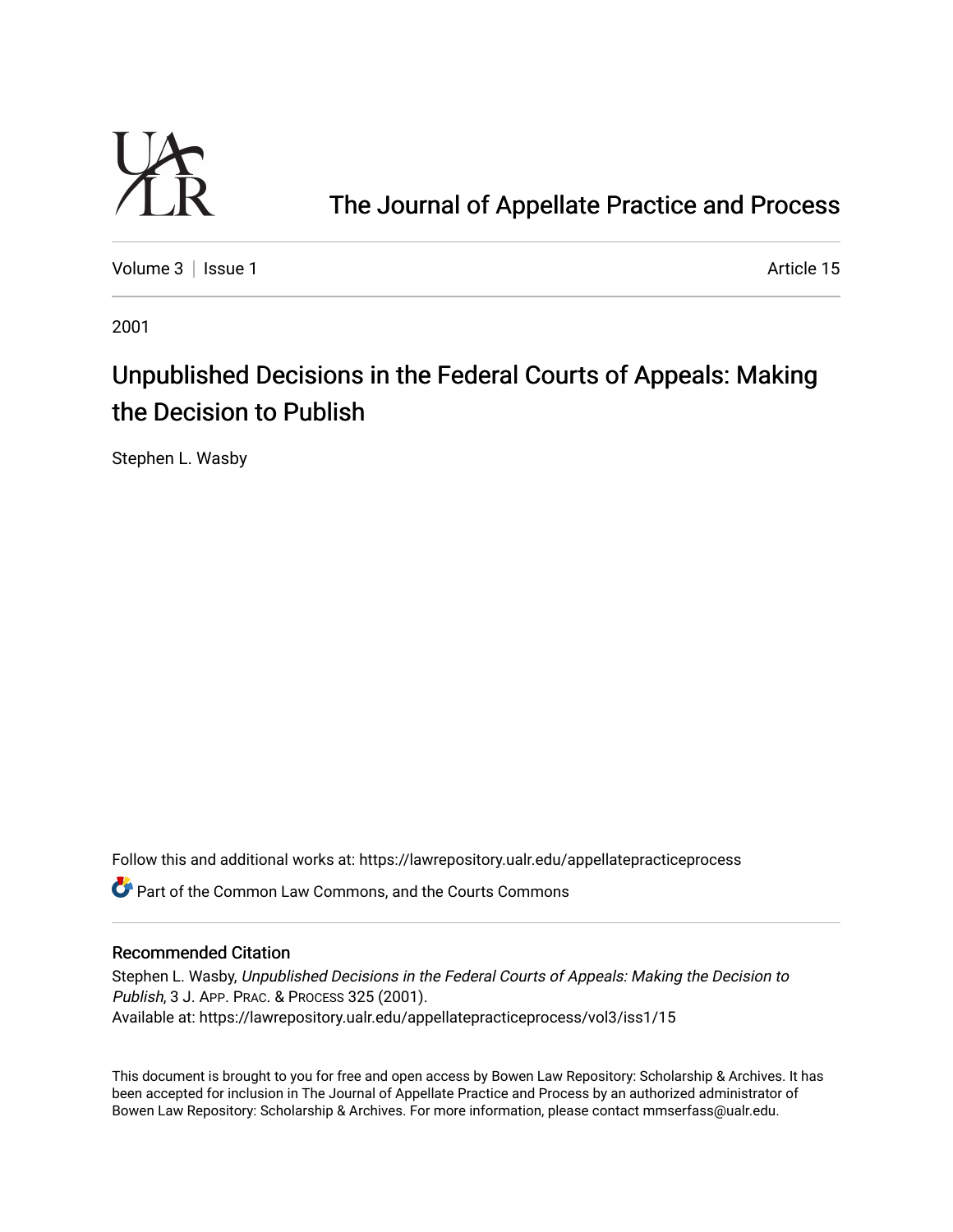# UNPUBLISHED DECISIONS IN THE FEDERAL COURTS OF APPEALS: MAKING THE DECISION TO PUBLISH

Stephen L. Wasby\*

#### I. INTRODUCTION

There has been a substantial increase in the caseloads of the United States Circuit Courts of Appeals, which has outpaced the increase in district court filings and has also risen more rapidly than has the number of appellate judges.' This burgeoning caseload has caused a problem for these mandatory jurisdiction courts, as they must rule on all appeals brought to them, even if the issues are elementary and the answers obvious. What should they do? They have thus far rejected formal adoption of discretionary jurisdiction, but they have used a type of triage by sorting out cases for differing types of treatment. For close to thirty years, to aid in coping, they have issued "unpublished" opinions, which are denominated "memorandum dispositions" (" memodispos") to distinguish them from published opinions.

Such unpublished rulings are now used in upwards of three-fourths of all cases. According to a recent Federal Judicial Center study, by 1987 the proportion of all federal courts of appeals' dispositive judgments resulting in published opinions had dropped to 38 percent, and it dropped to just over 25 percent by 1993. It remained at that level in 1998; however, there has

**THE** JOURNAL OF APPELLATE PRACTICE AND PROCESS Vol. 3, No. 1 (Spring 2001)

<sup>\*</sup> B.A., Antioch College, 1959; M.A., 1961, Ph.D. (political science), University of Oregon. Professor Emeritus, University at Albany-SUNY. The author wishes to acknowledge the assistance of Professor Sara Benesh, University of Wisconsin-Milwaukee, for her helpful comments on an earlier draft. To contact the author: wasb@cnsunix.albany.edu.

*<sup>1.</sup> See* Stephen L. Washy, *The Supreme Court in the Federal Judicial System* 57 (4th ed. Nelson-Hall 1993); Sue Davis & Donald R. Songer, *The Changing Role of the United States Courts of Appeals: The Flow of Litigation Revisited,* 13 Justice Sys. J. 323, 328 tbl. 3 (1988-1989).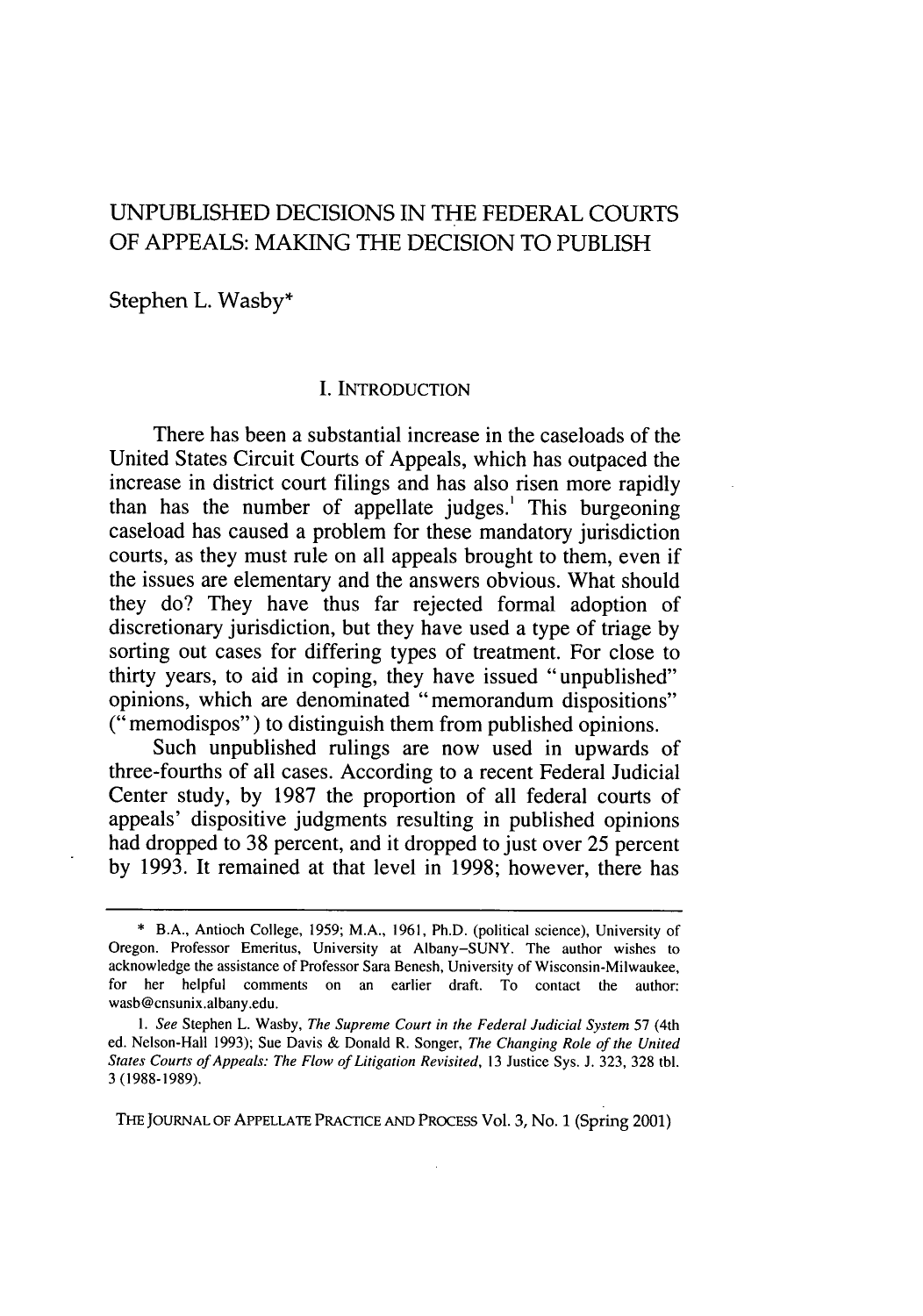been considerable variation in their use across circuits, from roughly 10 percent to slightly over 50 percent.<sup>2</sup>

A major change in the availability of unpublished dispositions has resulted from the rise of electronic databases. Although a limited number of unpublished dispositions (e.g., rulings on tax issues) have long been available in specialized reporters, memorandum disposition slip opinions have been released only to the parties and are also available in court libraries and on request, but they are not published in the *Federal Reporter.* They are listed in tabular form with case name, docket number, district court or agency, and disposition indicated. However, the author or writing chambers<sup>3</sup> for such dispositions, which are unsigned orders, is not available. The putative writer can be determined only by the process of elimination in those rare instances when one judge writes a concurrence and another dissents, or when a concurring judge forgets protocol and refers to the author by name. All this remains true with respect to the printed reporters.

Now unpublished rulings can be found on Westlaw and LEXIS for all circuits except the Third, Fifth, and Eleventh. Their presence produces the improbable phenomenon, the "published unpublished ruling." As the real issue is whether they may be cited to the court, that verbal difficulty could be avoided by calling them "non-citable dispositions." I prefer the term "uncertified dispositions," despite the fact that they are official. Their on-line availability means that even if intracircuit conflict could once be "buried" or at least somewhat hidden, that is no longer possible, because uncertainty in the law of the circuit about such matters as the proper standard of review for certain criminal trial court actions (jury instructions and admission of certain evidence) is openly mentioned in these opinions with relative frequency.

The prevalence of unpublished opinions and problems associated with them have given rise to a general clamor critical of them. After outlining two main lines of criticism of unpublished opinions, this essay turns to focus on the process of

<sup>2.</sup> Judith A. McKenna, Laural L. Hooper, **&** Mary Clark, *Case Management* Procedures in the Federal Courts of Appeals 21 tbl. 13 (Federal Judicial Center 2000).

<sup>3.</sup> I use the term "writing chambers" because most often the judge does little writing on such dispositions, certainly less than for a disposition intended to be published.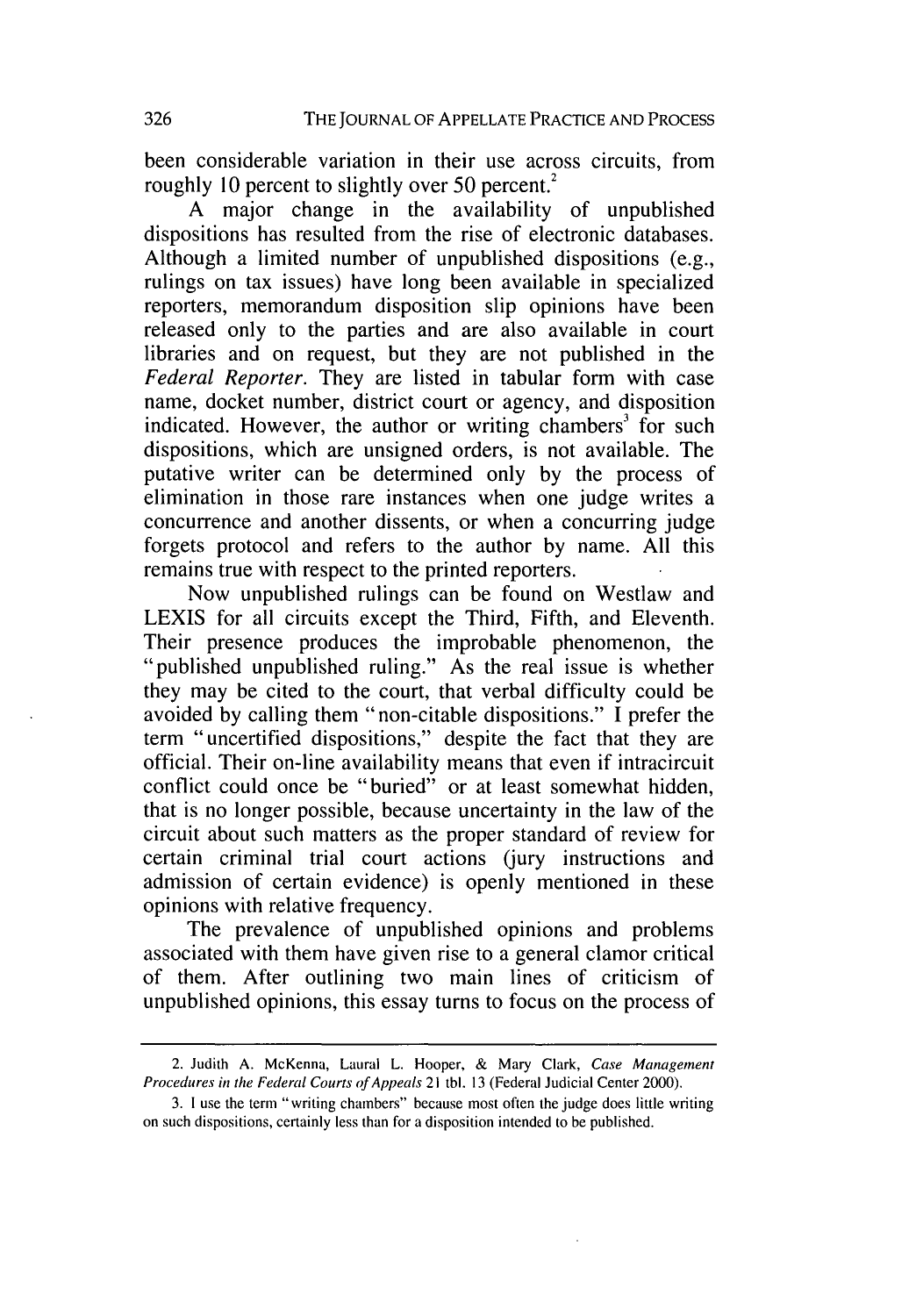making the decision to publish, guidelines for publication, and enforcement of those guidelines within courts.

#### **II.** CRITICISMS OF **UNPUBLISHED, NON-CITABLE OPINIONS**

With few exceptions, $4 \text{ much of the writing about these}$ rulings has been normative and **highly** critical.5 Pointing to the alleged detriments of those dispositions, some decry the absence in many cases of full treatment, including both oral argument now heard in a reduced proportion of cases—and a published opinion. Critics also decry the non-citable/non-precedential status of these dispositions. There are at least two lines of reasoning criticizing unpublished, non-citable judicial opinions; one looks to impact upon the development of precedent, the other reflects concern that unpublished opinions present the threat of judges pursuing their agendas.

#### *A. Judge Arnold's Critique*

The loss of precedential value resulting from nonpublication and no-citation rules is the principal focus of Judge Arnold's discussion in his panel decision in *Anastasoff.6* Much of Judge Arnold's opinion focuses on what at first seems to be only a limited aspect of not-for-publication dispositions—their lack of precedential value. That aspect is, however, linked to the

<sup>4.</sup> An exception is the early work of William L. Reynolds and William M. Richman. *See* William L. Reynolds **&** William M. Richman, *The Non-Precedential Precedent--Linited Publication and No-Citation Rules in the United States Courts of Appeals,* **78** Colum. L. Rev. **1167 (1978);** *See* William L. Reynolds **&** William M. Richman, *An Evaluation of Limited Publication in the United States Courts of Appeals: The Price of Reform,* 48 **U.** Chi. L. Rev. **573 (1981);** William L. Reynolds **&** William M. Richman, *Limited Publication in the Fourth and Sixth Circuits,* **1979** Duke **L.J. 807.** *See also* Robert **J.** Van Der Velde, *Quiet Justice: Unreported Opinions of the United States Courts of Appeals-A Modest Proposal for Change,* Ct. Rev. **20-27** (Summer **1998).**

**<sup>5.</sup>** An example is the more recent work of Richman and Reynolds. *See e.g.* William M. Richman **&** William L. Reynolds, *Elitism, Expediency, and the New Certiorari: Requiem for the Learned Hand Tradition,* **81** Cornell L. Rev. **273, 281-286 (1996).** *See also* William M. Richman, *An Argument on the Record for More Federal Judgeships, I* **J. App.** Prac. **&** Process **37 (1999).**

*<sup>6.</sup> Anastasoff v. U.S.,* **223 F.3d 898** (8th Cir. 2000), *vacated as moot,* **235 F.3d** 1054 (8th Cir. 2000) (en banc). His earlier comment, in this journal, perhaps telegraphed what he was to say for the *Anastasoff court.* Richard **S.** Arnold, *Unpublished Opinions: A Comment,* **I J. App.** Prac. **&** Process **219 (1999).**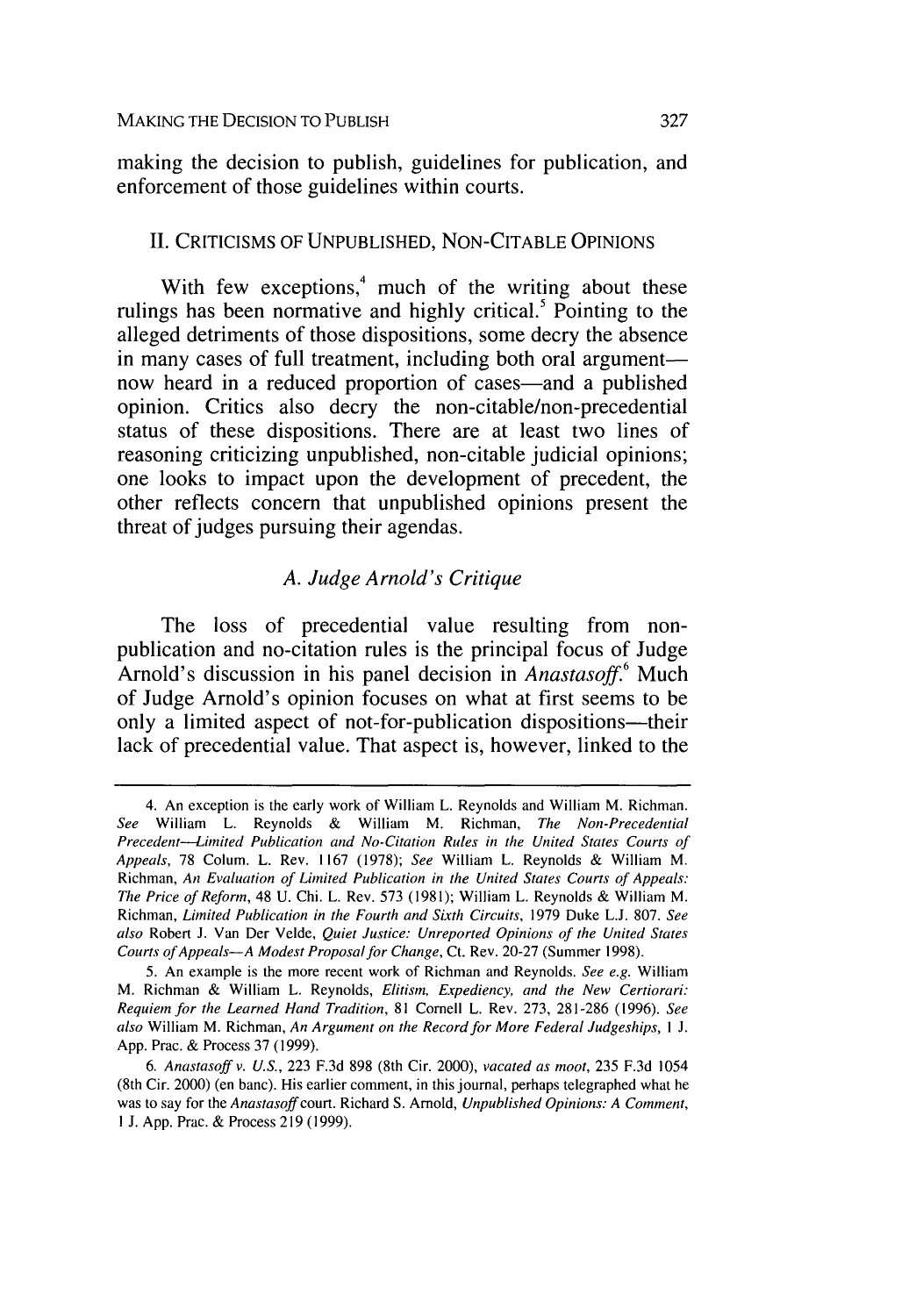process by which the courts of appeals reach their dispositions. In particular, when judges decide to issue a not-forpublication/non-precedential disposition, they give less time to developing its contours than if their writing were to be published. If all courts were to attempt to adhere to the unrealistic idea of giving all cases plenary treatment, resulting in published, precedential dispositions, more attention to each would be required, with obvious negative effects on time to disposition and backlog. Judge Arnold did approach the unrealistic ideal when he stated,

The remedy.., is to create enough judgeships to handle the volume, or, if that is not practical, for each judge to take enough time to do a competent job with each case. If this means that backlogs will grow, the price must still be paid.

Despite his negative view of judges' choosing "from among all the cases they decide, those that they will follow in the future, and those that they need not,"' judges do spend more time on some cases than on others because they feel that it will be in the interests of the legal system as a whole for them to do so. Taking more time on a case also allows them to meet the sometimes conflicting goals of correcting errors in, and disposing of, individual cases and developing the law for application to subsequent cases—the oft-drawn distinction between error-correction and law-making.<sup>9</sup>

#### *B. The "Misdeeds" in the Appellate Courts Critique*

Perhaps it is not surprising that complaints about unpublished rulings would focus on what might be called judicial misdeeds; this includes the claim that the practice is used to hide inconsistencies in circuit doctrine or to avoid having to spell out the rationale of rulings. Such claims are not new: Roughly thirty years ago, in an *ABA Journal* article, James Gardner claimed that not-for-publication rulings were being

**<sup>7.</sup>** Anastasoff, 223 F.3d at 904.

<sup>8.</sup> **Id.**

<sup>9.</sup> For recent use of this distinction in discussing *Anastasoff* and its potential effects, see Jerome **1.** Braun, *Eighth Circuit Decision Intensifies Debate over Publication and Citation of Appellate Opinions,* 84 Judicature **90,** 91 (2000).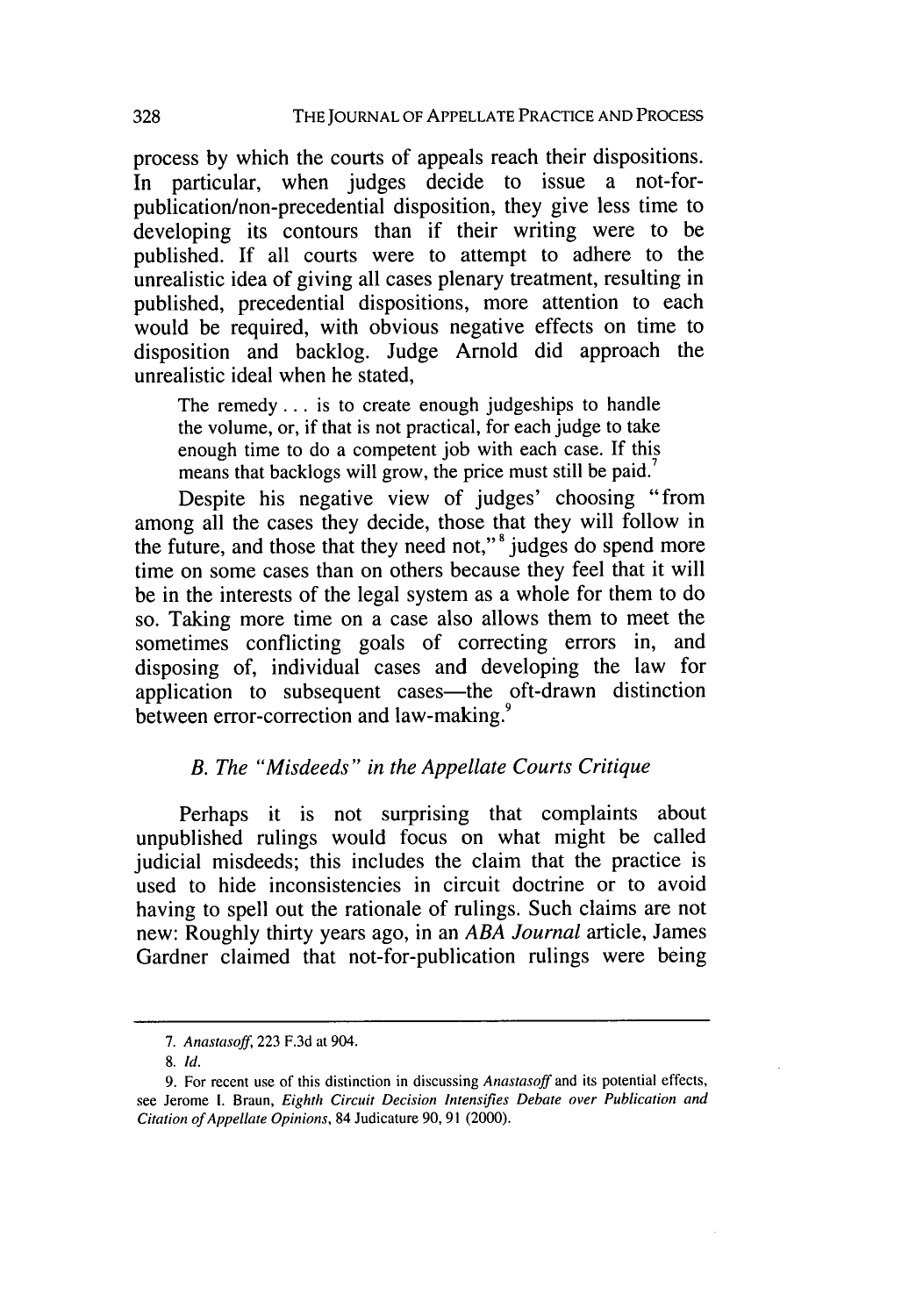used to bury intracircuit inconsistencies.<sup>10</sup> Lately, however, the decibel level of the clamor about these rulings has increased.

This clamor, which seems to be based on an implicit assumption of a cabal sitting at post-argument conference, saying "Let's hide this one," requires close examination so that we can move the discussion beyond attributions of nefarious motivation by those who are not present and clearly do not like the practice. It suffices here to say that critics ignore both how difficult it is in the real world to be Machiavellian in the face of a burdensome caseload, as well as the very real possibility that panel members will not be of like minds and thus would blow the whistle on any such concerted effort. "Data" may be the plural of "anecdote," but to have a basis for evaluating these negative normative concerns, we must get beyond unsupported and often apocryphal assertions to more systematic attention to practices in the circuits and the actuality of the process by which those dispositions rather than published opinions are issued.

Lawyers and judges may not have cast much light on the process by which publication decisions are made. Neither, as a general rule, have political scientists. However, some work by Donald Songer provides an exception. In a 1989 article, he and his colleagues examined unpublished Eleventh Circuit rulings.<sup>11</sup> They did not focus directly on the process by which the court decided to publish or not. However, their findings—that a significant portion of non-unanimous rulings were not published, that ideology of judges (as measured by party of the president appointing the judge) played a role in what got published, and that there was a greater frequency of publication when judges sat by designation—led them to the conclusion that "publication of opinions in the Eleventh Circuit is much more subjective than the circuit courts would have us believe." $\frac{12}{12}$  Also reinforcing the view that judges' discretion guided the decision whether or not to publish was their finding of a statistically significant higher rate of publication for cases in which "upperdog" parties (government and corporations) had appealed

<sup>10.</sup> James N. Gardner, Ninth Circuit's Unpublished *Opinions: Denial of Equal Justice?* 61 ABA J. 1224 (1975).

<sup>11.</sup> Donald R. Songer, Danna Smith, & Reginald S. Sheehan, Nonpublication in the Eleventh Circuit: *An EmpiricalAnalysis,* 16 Fla. St. U. L. Rev. 963 (1989).

<sup>12.</sup> *Id.* at 975.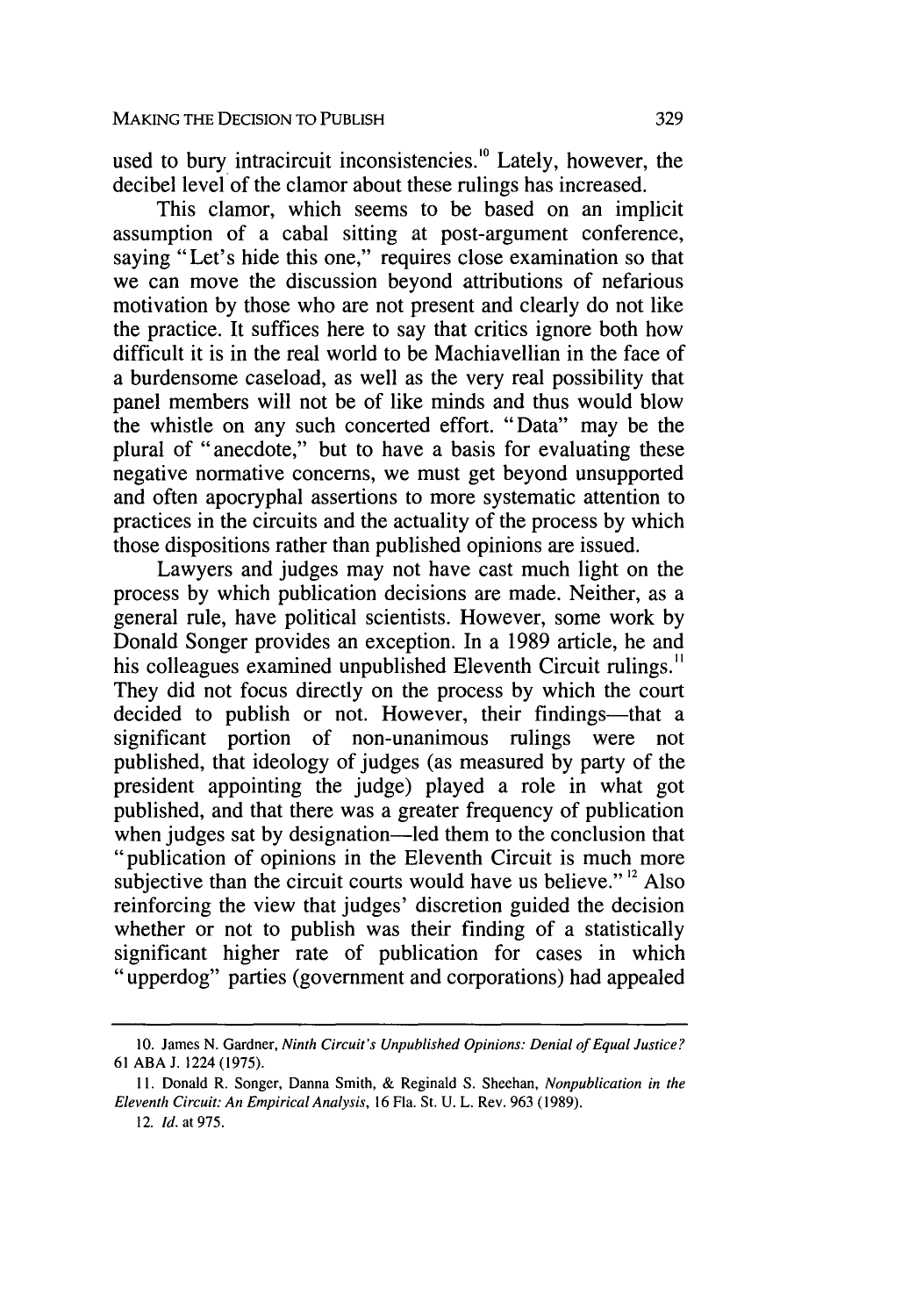than in appeals **by** "underdogs" (labor unions, individuals, minorities, aliens, and convicted defendants).  $13$ 

Songer also examined the extent to which formal criteria for publication appeared to be followed in the Fourth, Eleventh, and District of Columbia Circuits. He found that "the assumption that the unpublished decisions are frivolous appeals with no precedential value"<sup>14</sup> lacked support for several reasons. First, a high proportion of unpublished dispositions were, counter to the criteria, reversals of the lower court or administrative agency. Second, judges differed in the extent to which they participated in not-for-publication dispositions. Third, there were intercircuit differences as to the publication of cases in which "underdogs" were appellants. Finally, there was a partisan effect in unpublished dispositions, with Democratappointed majority panels more likely to produce a liberal outcome than Republican-appointed majority panels.<sup>15</sup>

Songer's articles notwithstanding, most of the growing number of political scientists' studies of the United States Circuit Courts of Appeals are based only on the sample of *published* opinions available in the new Court of Appeals Database.<sup>16</sup> This resource saves each researcher from having to gather his or her own data. However, it also leads to a " drunkard's search"—the drunk looks for money not where it is dropped, but under the street light. Use of such a limited sample of opinions means that not-for-publication dispositions, while concededly more difficult to access, are put out of sight and

**<sup>13.</sup> Id.** at **981-982.**

<sup>14.</sup> Donald R. Songer, Criteria for Publication of Opinions in the **U.S.** Courts of Appeals: Formal Rules Versus Empirical Reality, **73** Judicature **307, 313 (1990).**

**<sup>15.</sup> Id.** at **311-312.**

**<sup>16.</sup>** The Court of Appeals Database, developed **by** Professor Donald Songer of the University of South Carolina, is available through the Program for Law and Judicial Politics, Michigan State University. **The** Program for Law and Judicial Politics <http://www.ssc.msu.edu/-pls/pljp> (accessed Mar. 22, 2001).

The principal published work drawing on the data is Donald R. Songer, Reginald **S.** Sheehan **&** Susan B. Haire, Continuity and Change on the United States Courts **of** Appeals **(U.** Mich. Press 2000), containing material on court of appeals judges, judicial business, parties appearing before those courts, and decisionmaking in the courts. An extremely useful bibliography of articles on the courts of appeals appears in that work at **160-67.** For an example of an article which draws, in part, on the database, see Susan Brodie Haire, Rating the Ratings of **the** American Bar Association Standing Committee on Federal Judiciary, 22 Justice Sys. **J. 1** (2001).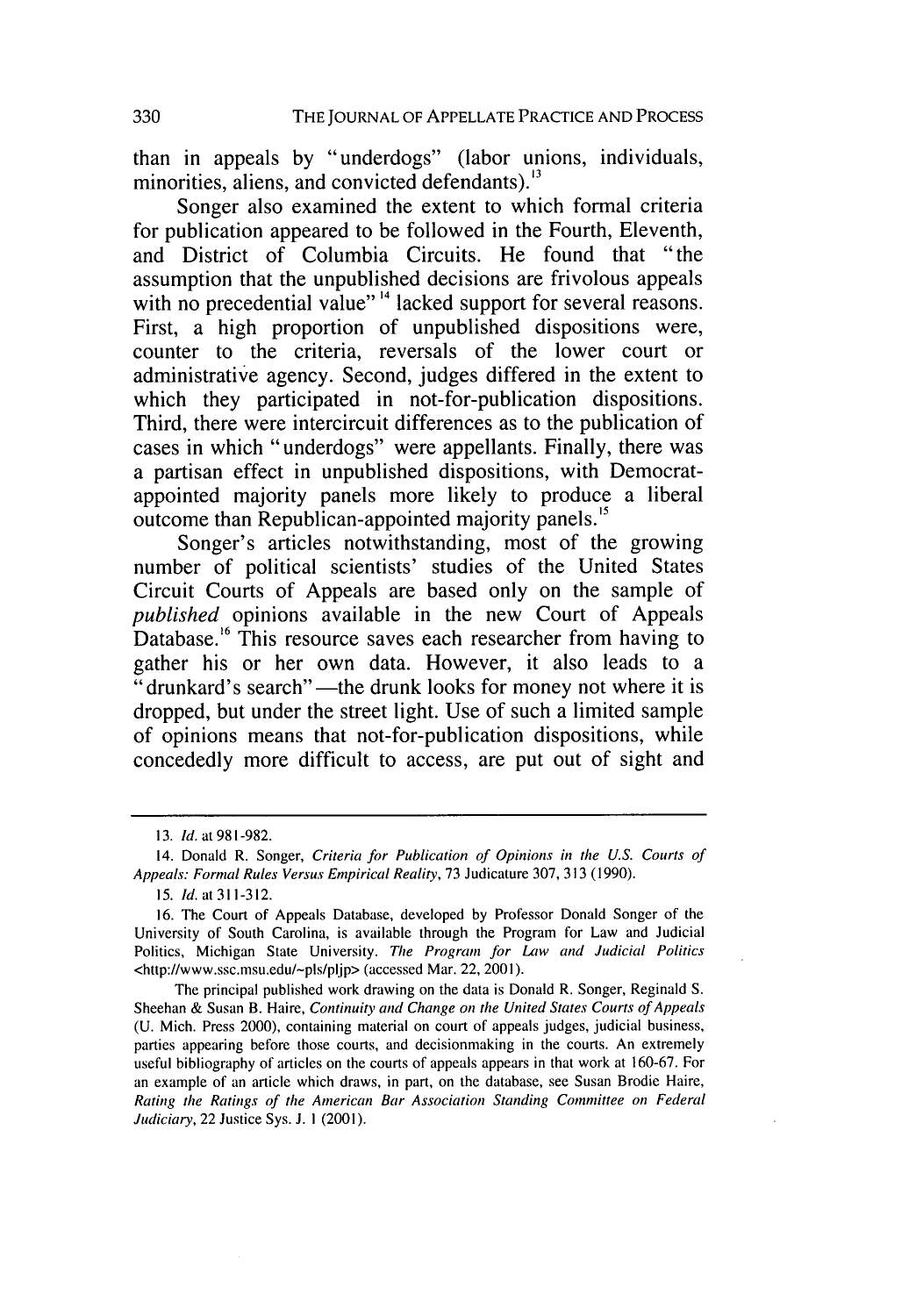mind. This difficulty has become more serious as published opinions have come to constitute a smaller portion of all federal court of appeals dispositions. Without a thorough study of both published and unpublished rulings, we cannot even tell whether published cases are representative of all federal court of appeals cases. Selection effects make quite likely the unrepresentativeness of published rulings; at the very least, relying on only published cases provides a geographicallyskewed sample of all cases filed, as a result of intercircuit variation in the rate of publication. $^{17}$ 

#### **III.** THE **PUBLICATION/NONPUBLICATION DECISION**

Although available statistics map the substantial increase in the incidence of all court of appeals dispositions issued without published opinion, there is no systematic literature **by** participants on the process **by** which appellate courts decide to issue unpublished dispositions.<sup>18</sup> This essay, which draws primarily from the author's extended observation of the United States Court of Appeals for the Ninth Circuit, is offered as an attempt to provide some empirical, if qualitative, groundwork about the process. $\frac{19}{12}$  The process in the Ninth Circuit can be taken as indicative of how it works in other courts of appeals because, despite intercircuit variation, basic elements of the process are similar across circuits, as are the formal criteria for publication.<sup>20</sup>

**<sup>17.</sup>** Examining only published cases can lead to distorted findings. Peter Siegelman **&** John **J.** Donohue **I11,** Studying the Iceberg from *Its* Tip: **A** Comparison of Published and Unpublished Employment Discrimination Cases, 24 L. **&** Socy. Rev. **1133 (1990)** (noting this effect in a sophisticated study using federal district court rather than court of appeals rulings).

**<sup>18.</sup>** There are some remarks about process in Judge Arnold's recent piece on unpublished opinions. Arnold, supra n. **6,** at 224 (noting, for example, that "[s]creeningpanel opinions are routinely unpublished").

**<sup>19.</sup>** Among sources were off-the-record interviews with judges, perusal of not-forpublication dispositions from the late 1970s to the present time, and files in closed cases containing clerks' work and judges' communication with each other.

<sup>20.</sup> One difference is that the Ninth Circuit memodispos are written text, not the oneline "Affirmed-see Rule **36-l"** dispositions common in, for example, the Third and Eleventh Circuits, and which have been the object of considerable criticism. See McKenna et al., supra n. 2, at **26** tbl. 12 (noting that of those circuits' dispositions, **32** percent and **19** percent, respectively, were "unpublished").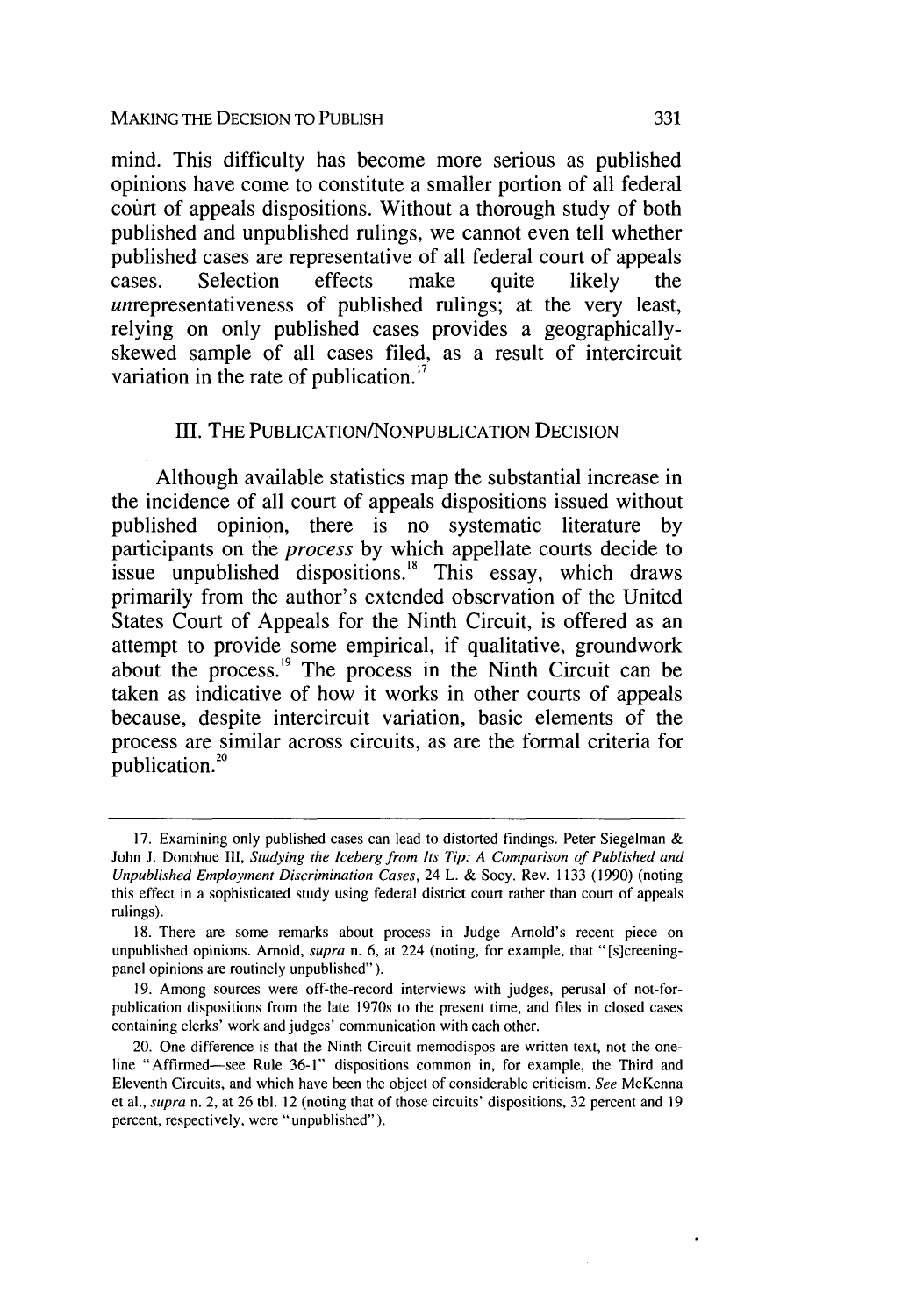Issuance of not-for-publication dispositions was regularized in the early 1970s. Practices and processes concerning these rulings have remained stable over time even as their proportion has increased dramatically. There are several stages in the process by which not-for-publication dispositions are developed in the federal courts of appeals. Much of what is described here applies across the circuits, although there are some minor procedural variations from one circuit to the next. I rely most heavily on Ninth Circuit practice.

## *A. An Overview of the Decisionmaking Process*

In the first stage, court of appeals central staff attorneys assign weights to cases. Those with the lowest weights-the easiest cases—are sent to a screening panel with either a bench memorandum or, often, a draft memorandum disposition for the judges' consideration. These cases usually result in an unpublished disposition.<sup>21</sup> In such "light-weight" cases, the judges monitor the work of staff attorneys, and they can and do direct screening of cases to regular argument calendars. This is done, according to one judge's estimate, in from two percent to above ten percent of these cases. Even if the screening panel rejects a case from screening, sending it to a regular (merits) panel, the case will likely be submitted on the briefs and disposed of by an unpublished ruling.

Cases assigned directly to regular panels but nonetheless ordered submitted without argument are somewhat more likely than screened cases to be disposed of by published opinion. In general, however, a case in which oral argument is not heard is not likely to receive a published opinion. When argument is heard, the likelihood increases that the case will receive a published opinion. As a recent FJC study states, "Oral argument is strongly associated with opinion publication overall.<sup> $52$ </sup> The presence of counsel in an appeal, even without argument, also increases the likelihood of a published ruling.<sup>23</sup> Data for the Ninth Circuit in 1998 show that publication occurred in forty

*<sup>2</sup> 1.* See Arnold, supra n. 6, at 224.

<sup>22.</sup> McKenna et al., supra n. 2, at 19.

<sup>23.</sup> Id. at 18.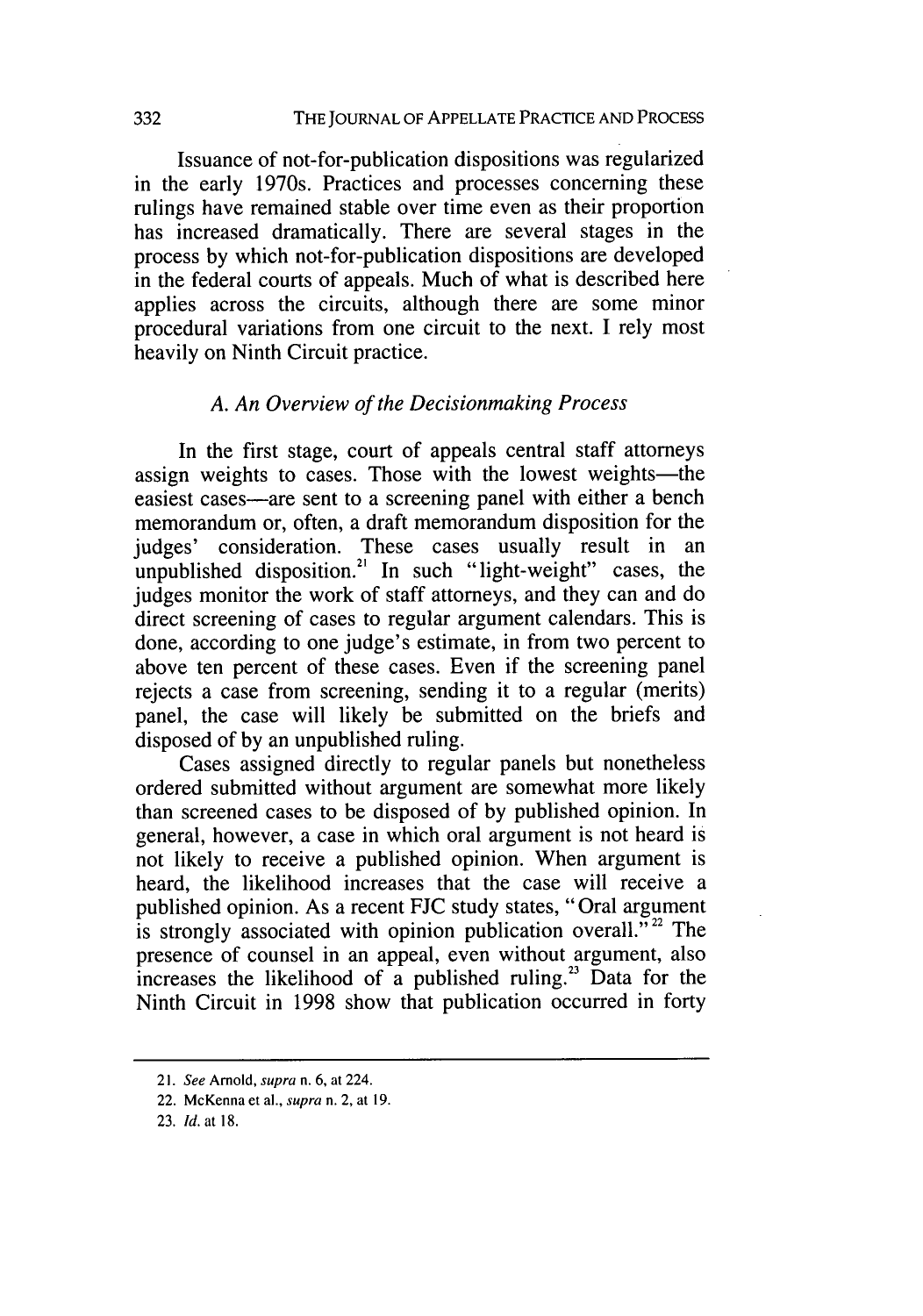percent of orally-argued cases but in only three percent of those submitted on the briefs, and in twenty-five percent of counseled cases but only in two percent of pro se matters.<sup>24</sup> Even with oral argument, however, criteria for publication may lead to disposition as a not-for-publication memorandum, and the more so as the overall proportion of published opinions has decreased.

The next stage for cases assigned to merits panels is the judges' post-argument conference to consider both argued and unargued cases. For some of the latter that are obviously going to result in a not-for-publication disposition, clerks, instead of preparing a bench memorandum, may circulate a draft memorandum disposition in advance of calendar week. The judges-more likely, their clerks--often react to those proposed dispositions before the judges meet. At their conference, the judges confirm any of those suggested changes and order the disposition filed.

For the remaining cases, a critical decision the judges make at conference, in addition to determining the result, is whether to publish the disposition. That decision is reflected in the presiding judge's post-conference assignment memo: "Judge Jones will prepare a disposition for publication." At times, the decision on publication is left to the writing judge: "Judge Jones will prepare a disposition and will decide whether or not it will be published." And there are some instances when the panel may resolve a case in two dispositions-a published opinion covering matters of greater importance or of first impression in the circuit, and a memodispo treating the remainder of the issues.

The decision on publication is made early because it affects what is written and the amount of work expended on writing. A principal justification for unpublished rulings is that they take less time to prepare than do published opinions. An extensive opinion is said not to be needed if the law to be applied is straightforward or if a case is heavily fact-specific and thus is of minimal or narrower applicability. Because unpublished opinions are primarily directed to the parties rather than a larger audience, the statement of facts, which are known to the parties, can be truncated. Also, the law need not be elaborated, with only

<sup>24.</sup> *Id.* at 19 tbl. **1I.**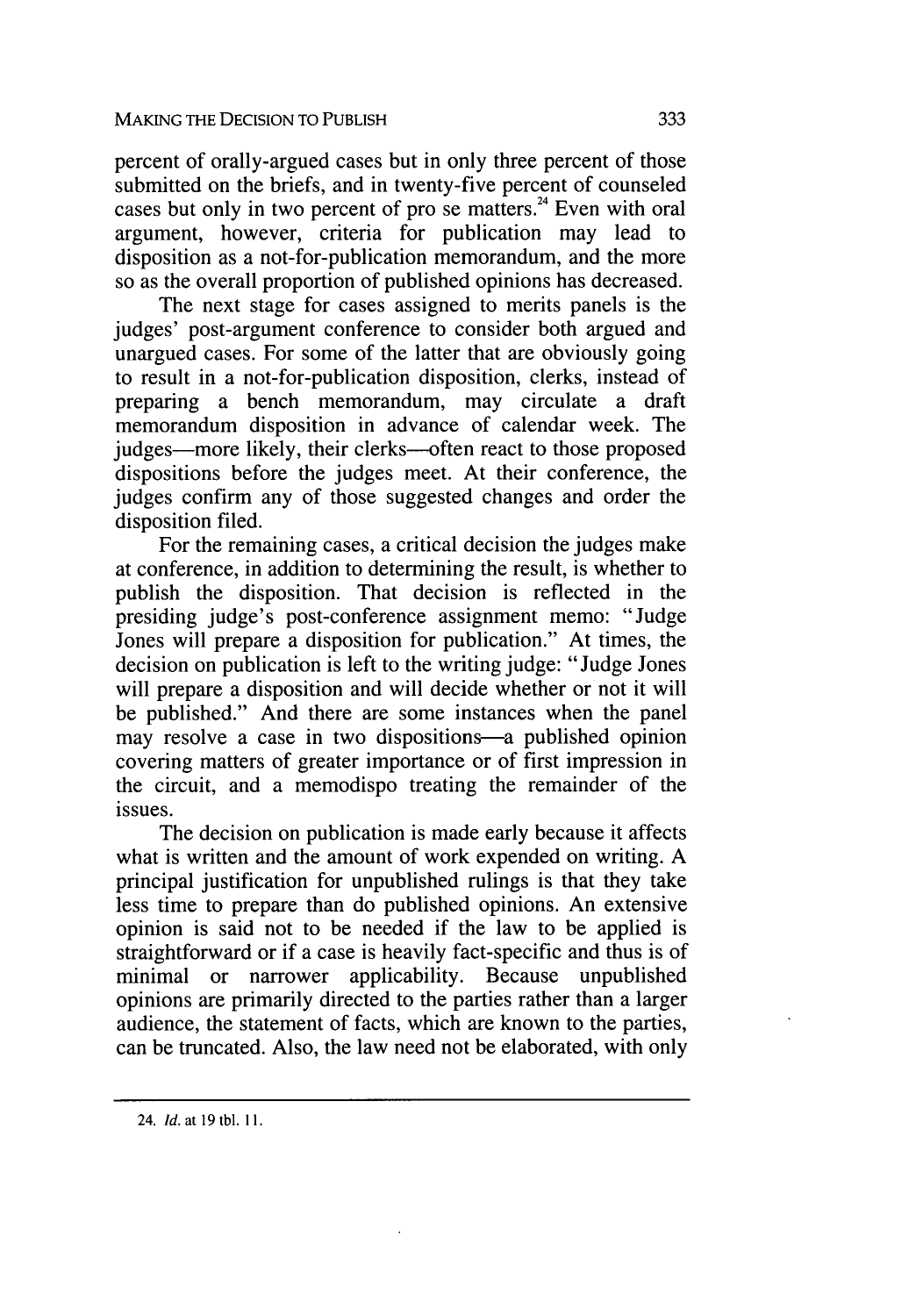enough analysis provided to demonstrate to the parties that consideration has been given to the legal issues.

As a result of these bases for not-for-publication dispositions, giving them precedential value would, said one judge, "require us to spend precious time polishing for publication about 76 percent of our cases on which we spend very little judge time now, but rely on recent graduates of law schools for the writing and most of the editing."<sup>25</sup> If all cases were published and citable, the quality of analysis in published opinions might well suffer by comparison to the present situation where such opinions receive more attention; moreover, lawyers would have to contend with many more precedential cases.

That not-for-publication dispositions are intended to be different can be seen in the availability of a form indicating the matters to be touched on in them. This form carries the urging that "every effort should be made to shorten the length of the disposition." Lengthy writing may, however, be necessary even in an unpublished ruling. For example, a criminal appeal raising multiple issues may result in a long memorandum disposition even if each issue is simple to decide: One paragraph per issue, with perhaps somewhat more space devoted to one or two central issues, adds up. Some judges say they or their clerks may write at greater length in criminal appeals so that defendants, particularly indigents, will understand that their claims, even if rejected, have been heard.

An unpublished disposition may also be long if it is a bench memorandum slightly revised by a clerk. Although the full statement of facts usually provided in a bench memo can later be excised from an unpublished ruling, that does not always happen. Likewise, to assist the judges, the bench memo is likely to contain discussion of multiple issues raised in the briefs, in the event any of those matters is pursued at argument. However, at conference the judges may focus on only one or two issues

<sup>25.</sup> Quotations without attribution are drawn from the author's interviews, conducted on the basis of the subject's anonymity, and from documents to which access was made available.

<sup>26.</sup> The Ninth Circuit recently revised its rule, "still not allowing persuasive citation despite the recommendation of the circuit's Judicial Conference and Rules Advisory Committee that it do so." Braun, *supra* n. 9, at 94.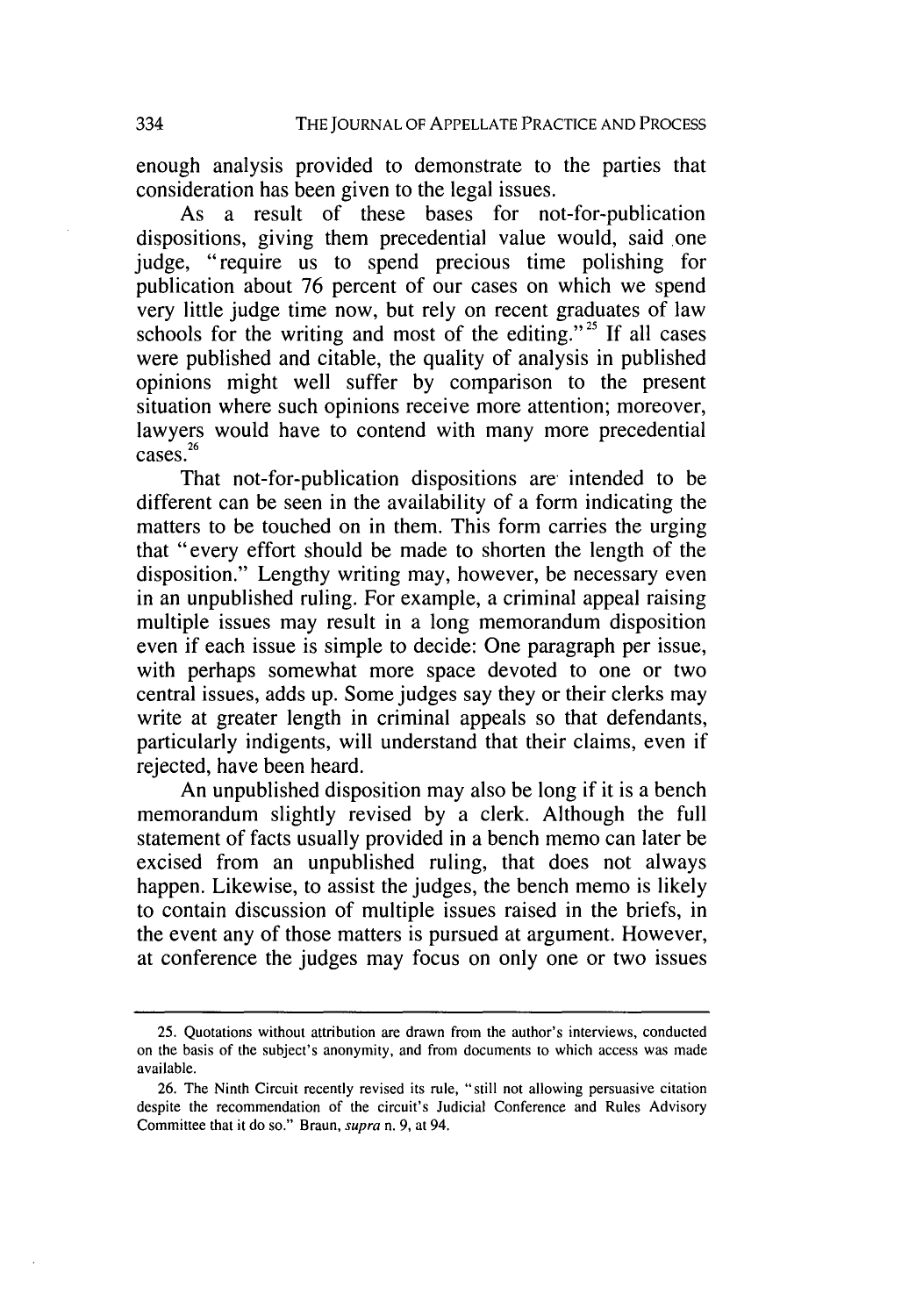they feel necessary to resolve the case, and while discussion of the others could be excised from the disposition, clerks may fail to remove them.

This initial decision about publication may be altered during subsequent consideration of the case. The writing judge may determine that a published opinion rather than a memodispo is necessary, or in the post-conference give-and-take within the panel, another judge may suggest why a memodispo should become a published opinion. Judges also occasionally comment on the length of a proposed unpublished disposition, out of concern not only for length per se but also for its implications for content and later development of the law. Thus one judge wrote that while he would be inclined to defer to the author's decision to include material (here, the legislative history of certain statutes), he wished to express a caution "that this stuff finds its way into Lexis & Westlaw and may come back to haunt us."

The panel's initial decision as to publication is not always its final one, so the process does not necessarily end with the panel's filing of a not-for-publication disposition. Off-panel judges who monitor their colleagues' work may from time to time question why, based on the court's publication criteria, the ruling is not being issued as a published opinion. Most often, however, the stimulus for redesignation of an unpublished ruling as a published opinion is a request from the parties or others interested in the ruling, usually lawyers specializing in its subject matter.

The language of such requests is at times formulaic: "This case will have great impact within the circuit," "Publication would be of great assistance to our office because of the number of cases of this sort we handle," or "Publication would aid district court judges in disposing of cases with this recurring issue." Yet from time to time, the judges are persuaded to alter the publication status of the disposition. Evidence of such action is found in the *Federal Reporter,* in orders indicating that the previously unpublished memorandum order in such-and-such a case is hereby designated a published opinion authored by Judge X.

The decision to change a memodispo into a published opinion often requires more writing by the author, or at least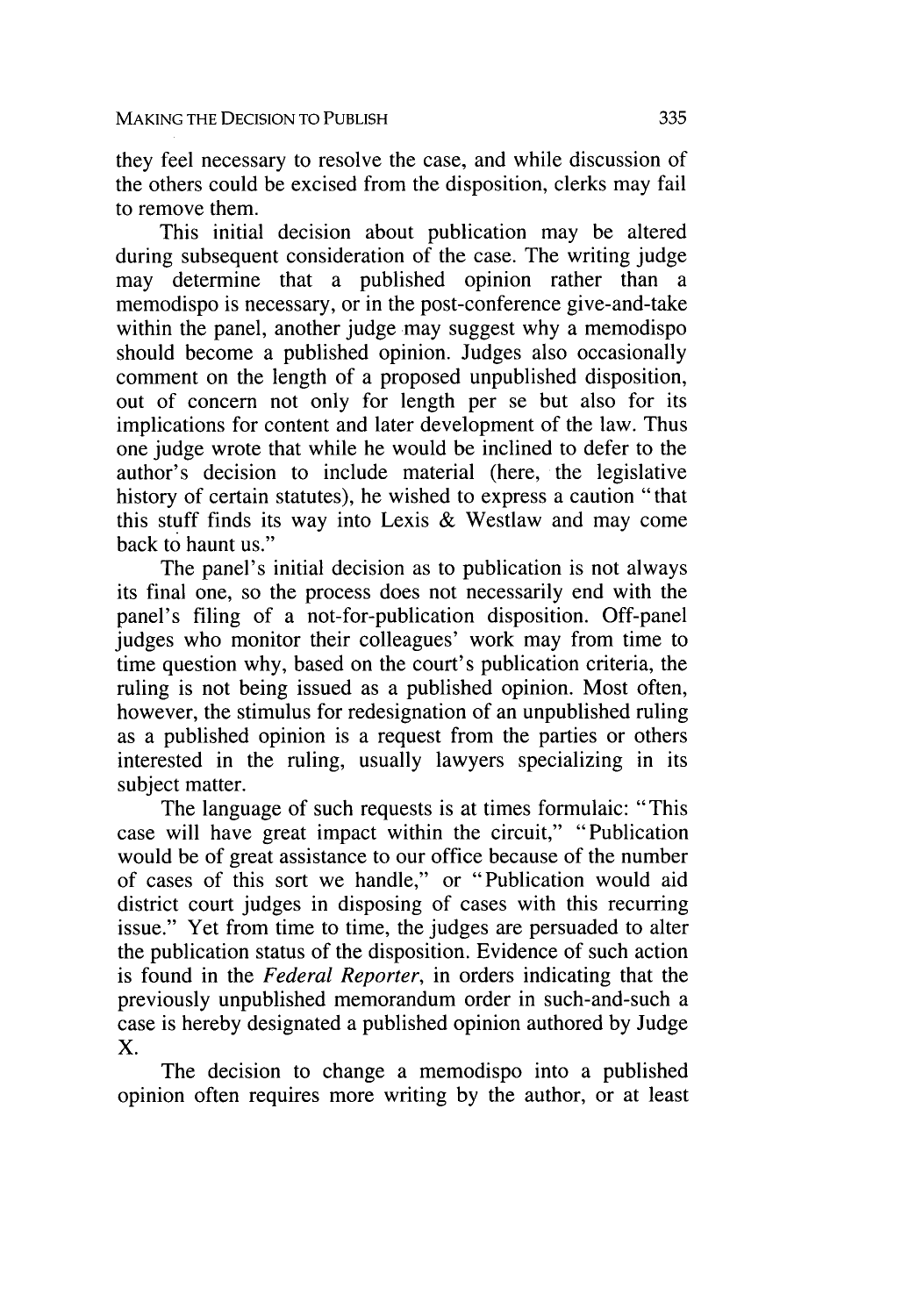given the rationale for less-developed unpublished rulings, it should result in more writing. However, while an unpublished ruling might be edited to beef it up, changes are often minimal. This can create difficulties if the extended language of the clerk's or staff attorney's bench memorandum is left in the ruling or, on the other hand, insufficient reasoning is supplied to support the result. When this occurs, sometimes a redesignation order "leaves a footnote that causes us trouble later," as one judge put it. That is, it calls particular attention to the case, the reasoning in which may be less solid than if the opinion had been written with the judge knowing from the beginning it was to be published.

#### *B. Publication/Nonpublication Guidelines*

Judges' decisions to publish are far from completely discretionary, because of the courts' guidelines, or at least criteria, to assist in determining whether to publish a disposition. The criteria, which the FJC notes are relatively consistent across circuits, appear in the courts' local rules. For example, according to Ninth Circuit Rule 36-2, a disposition should be published only if it:

(a) Establishes, alters, modifies or clarifies a rule of law, or

(b) Calls attention to a rule of law which appears to have been generally overlooked, or

(c) Criticizes existing law, or

(d) Involves a legal or factual issue of unique interest or substantial public importance, or

(e) Is a disposition of a case in which there is a published opinion by a lower court or administrative agency, unless the panel determines that publication is unnecessary for clarifying the panel's disposition of the case, or

(f) Is a disposition of a case following a reversal or remand by the United States Supreme Court, or

(g) Is accompanied by a separate concurring or dissenting expression, and the author of such separate expression

÷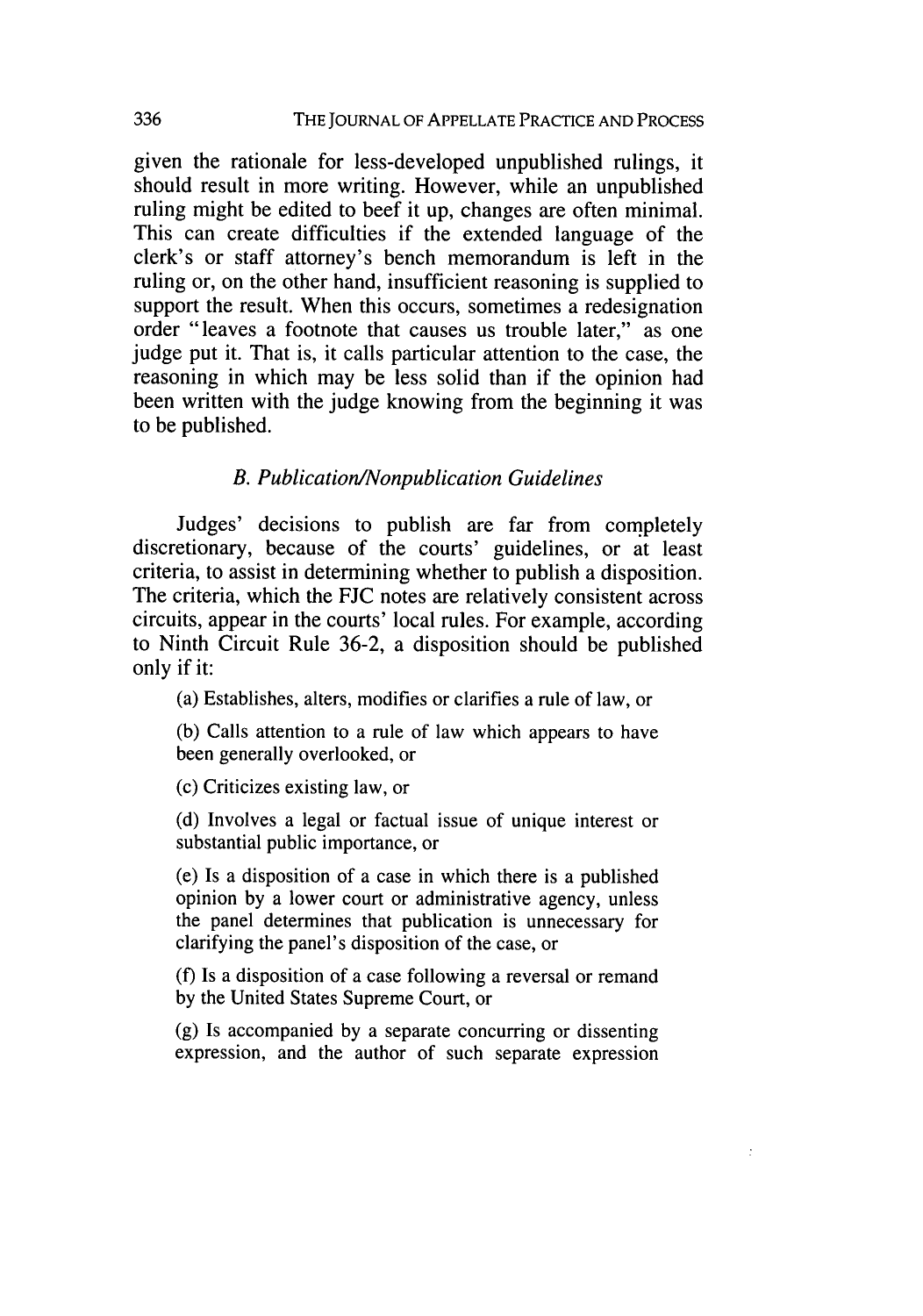requests publication of the disposition of the Court and the separate expression. **'**

These rules have remained quite stable over time. Compared to the Ninth Circuit's Rule 21(b) of twenty years ago, only **(f)** has been added, leading the court to publish short remand orders when the Supreme Court sends a case back for further action where earlier such orders were not published. The only altered provision is in subsection (e), which formerly read, "Relies in whole or in part upon a reported opinion in the case<br>by a district court or an administrative agency." The phrase " relies in whole or in part" has been deleted and the "unless the panel determines that publication is necessary for clarifying the panel's disposition of the case" added. The rationale for publishing in this situation is that if the district court disposition was published, the court of appeals ruling should also be published in order to leave a full published record of the case.

Subsection (a), which provides that cases of first impression in the circuit must be published to be available as circuit precedent, is of particular importance and receives especial attention from the judges as they communicate about dispositions. If the writing judge's chambers appears not to have followed the rule, it is not uncommon for another member of the panel to communicate: "I don't find any Ninth Circuit precedents cited. If there aren't any, we will have to publish." Yet, as one judge suggested, "Although an unpublished disposition citing nothing but out-of-circuit cases is a 'No-No,"' the standard is "violated from time to time." In that judge's view, it would be better were the writing judge or a panel to "spend a little more time and produce a publishable opinion on a subject that really is one of first impression in the circuit."

Criterion (g) means that a case with a dissent is more likely to be published than one that is unanimous, something not evident from the *Federal Reporter's* lists of "tabled cases" but clear from the dispositions themselves, making opinions likely to over-represent non-unanimous dispositions. Federal Judicial Center figures show that in 1998, in the Ninth Circuit, which had an 18 percent overall publication rate, a published opinion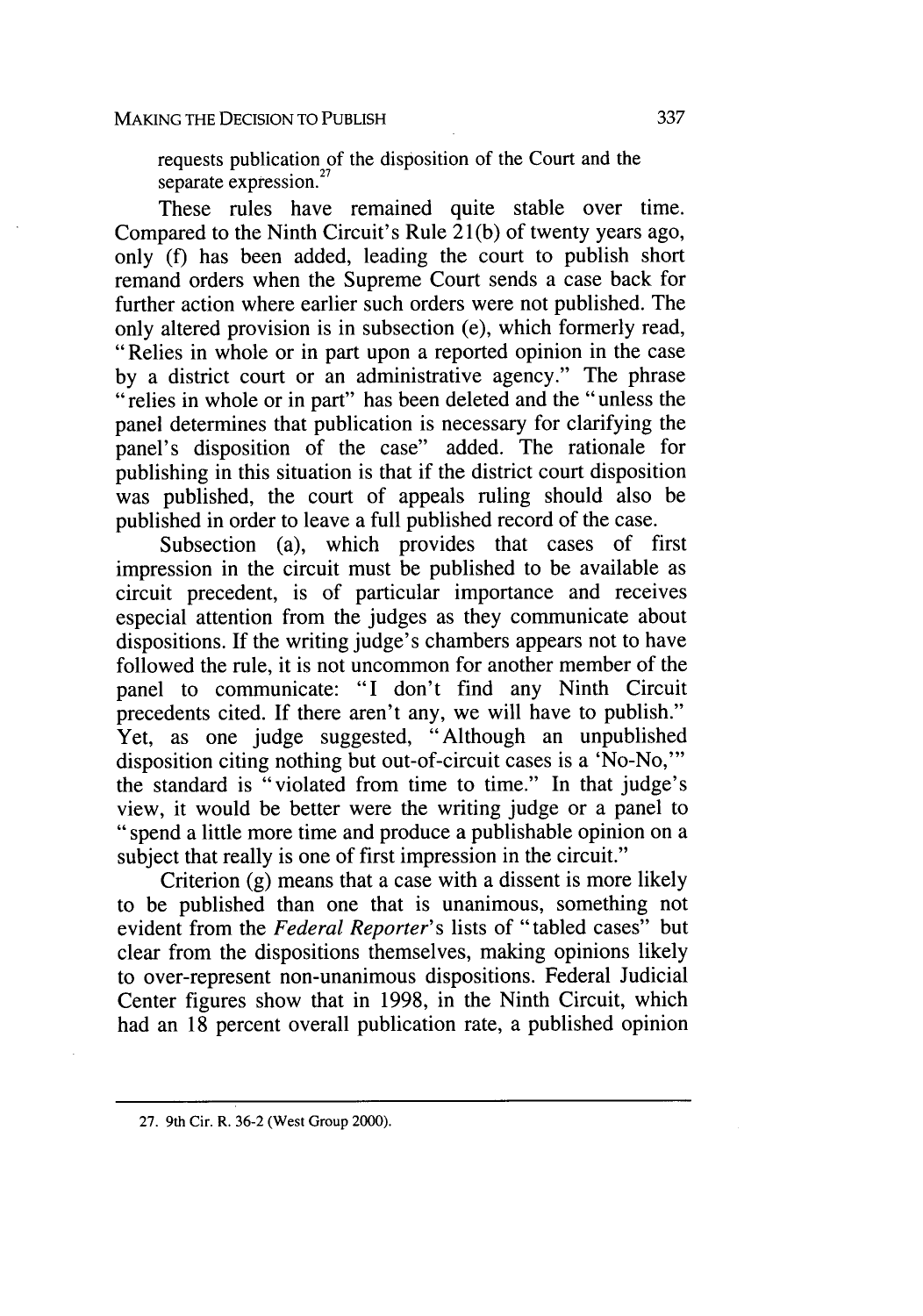resulted in two-thirds of cases with a dissent and almost 90 percent if a concurrence was filed.<sup>28</sup>

In addition to the formal guidelines for publication, norms or desiderata not embodied in the official criteria also come into play. The most obvious is that reversals should be published, and the *Federal Reporter* reveals that reversals are indeed more likely to be published than affirmances. In 1998, the Ninth Circuit published only fourteen percent of dispositions affirming the lower court or agency but in fifty-three percent of cases when reversing; for remands, the proportion was twenty percent.<sup>29</sup> The heavier use of published opinions for reversals indicates that the appeals court is not necessarily trying to spare the district judge embarrassment, although some number of reversals result in unpublished rulings "because the district court really did have unresolved fact questions which it erroneously disposed of in a summary judgment." The result of publishing a disproportionate number of criminal appeals that reverse the lower court while disposing of most affirmances with unpublished dispositions has apparently caused some judges to question whether the impression from the published opinion gives the court a "bad rep" for being "soft on criminals," because the published opinions are unrepresentative.

This aspect of criminal cases is part of the larger point: The relative proportions of published and unpublished dispositions will differ from one subject-matter to the next. This results from a number of factors that affect publication. Perhaps most important are the novelty of the questions posed in the case related to whether there is circuit precedent on point—and the clarity of the law of the circuit. Also playing a part is the relative complexity of the law. Some subjects like antitrust frequently produce complex cases, while other categories are more likely to contain "simple" cases. One is direct criminal appeals, a result in part of the high proportion of criminal convictions and Federal Sentencing Guideline determinations appealed by federal public defenders. Also illustrating the difference in publication rates among subject-matters are diversity cases. They are among those most likely to be unpublished because the

29. Id.

<sup>28.</sup> McKenna et a]., supra n. 2, at 19 tbl. **1I.**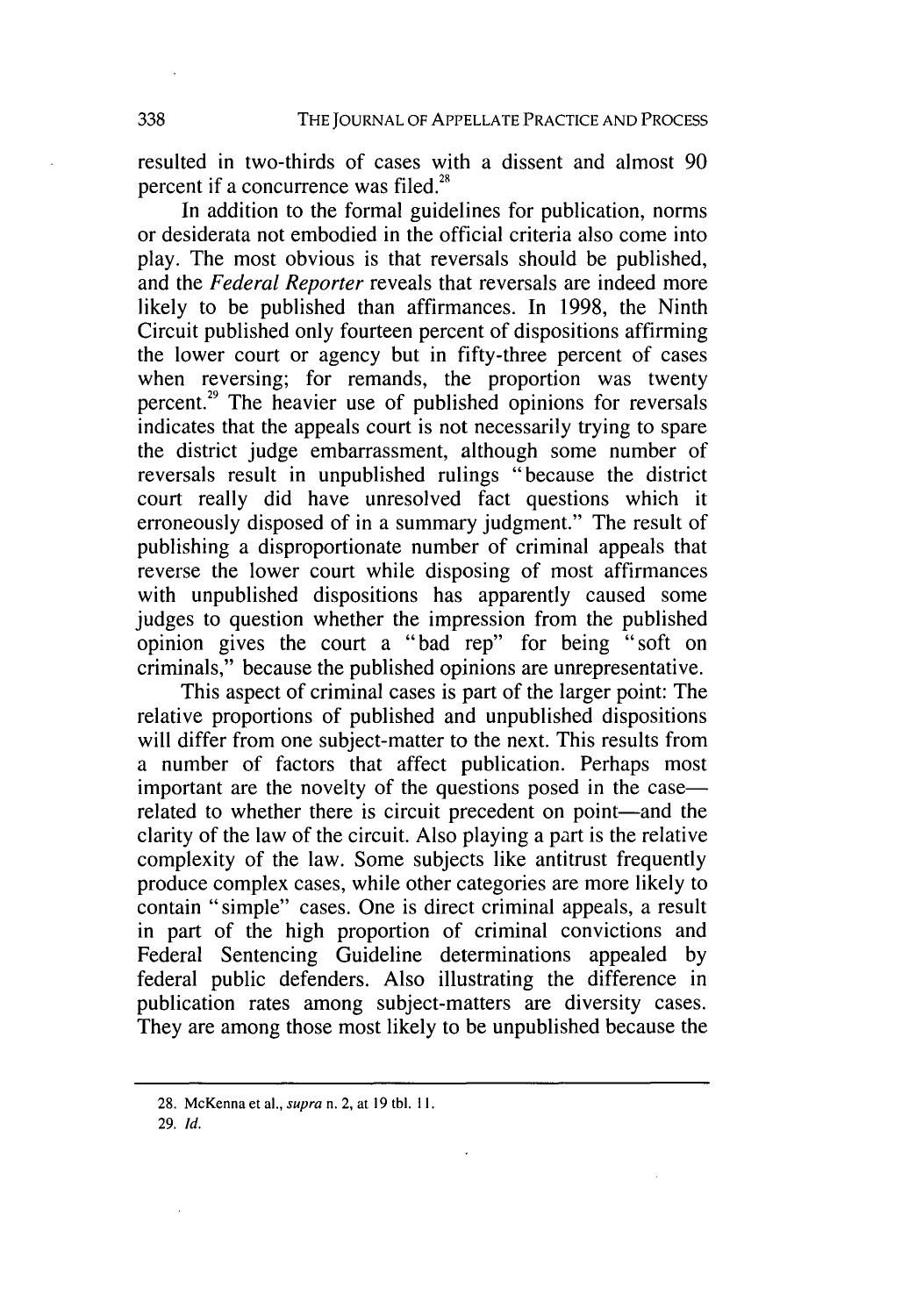judges realize that their rulings are "good law" only until state courts decide the point at issue and displace the federal court decision.

#### *C. Enforcement of the Publication/Nonpublication Guidelines*

That publication/nonpublication guidelines exist is important. But so is whether the guidelines are enforced. Songer questioned the extent to which they were.<sup>30</sup> Given the earlier practice of publishing most dispositions and calls to maintain that practice as much as possible, a "violation" in the direction of not publishing is perhaps more serious than publication of a disposition that seems not to meet the criteria for publication. This is reinforced by the fact that not-for-publication dispositions are less accessible, particularly in circuits which do not allow their posting on Westlaw, keeping such rulings from view. Yet we still know little about the process by which the criteria might be enforced.

From time to time, courts have charged their staff attorneys with examining not-for-publication dispositions before they are filed to see if they fit the criteria and to recommend the publication of dispositions erroneously designated "not for publication." Yet "rule violations" continue nonetheless. Staff attorneys' workload gives them little time for this oversight function. It is also possible that the staff attorneys do not call potential errors to the judges' attention or that the judges ignore suggestions to change the publication status of the disposition, with the latter reinforcing the former. Indeed, some judges have suggested that their colleagues are unlikely to respond favorably to publication suggestions from (mere) staff attorneys.

There are, however, ways in which enforcement can occur short of appointing a "Publication Rules Czar." Perhaps the most important way that this does occur in a multi-member court is for the judges to remind each other of the criteria as applied to particular cases. However, while some such monitoring does take place, and an off-panel judge might suggest to the panel that they publish a particular memodispo, judges are less likely

<sup>30.</sup> *See* Songer et al., *supra n. 11, and* Donald R. Songer, *Criteria for Publication of Opinions in the U.S. Courts of Appeals: Formal Rules versus Empirical Reality,* <sup>73</sup> Judicature 307 (1990).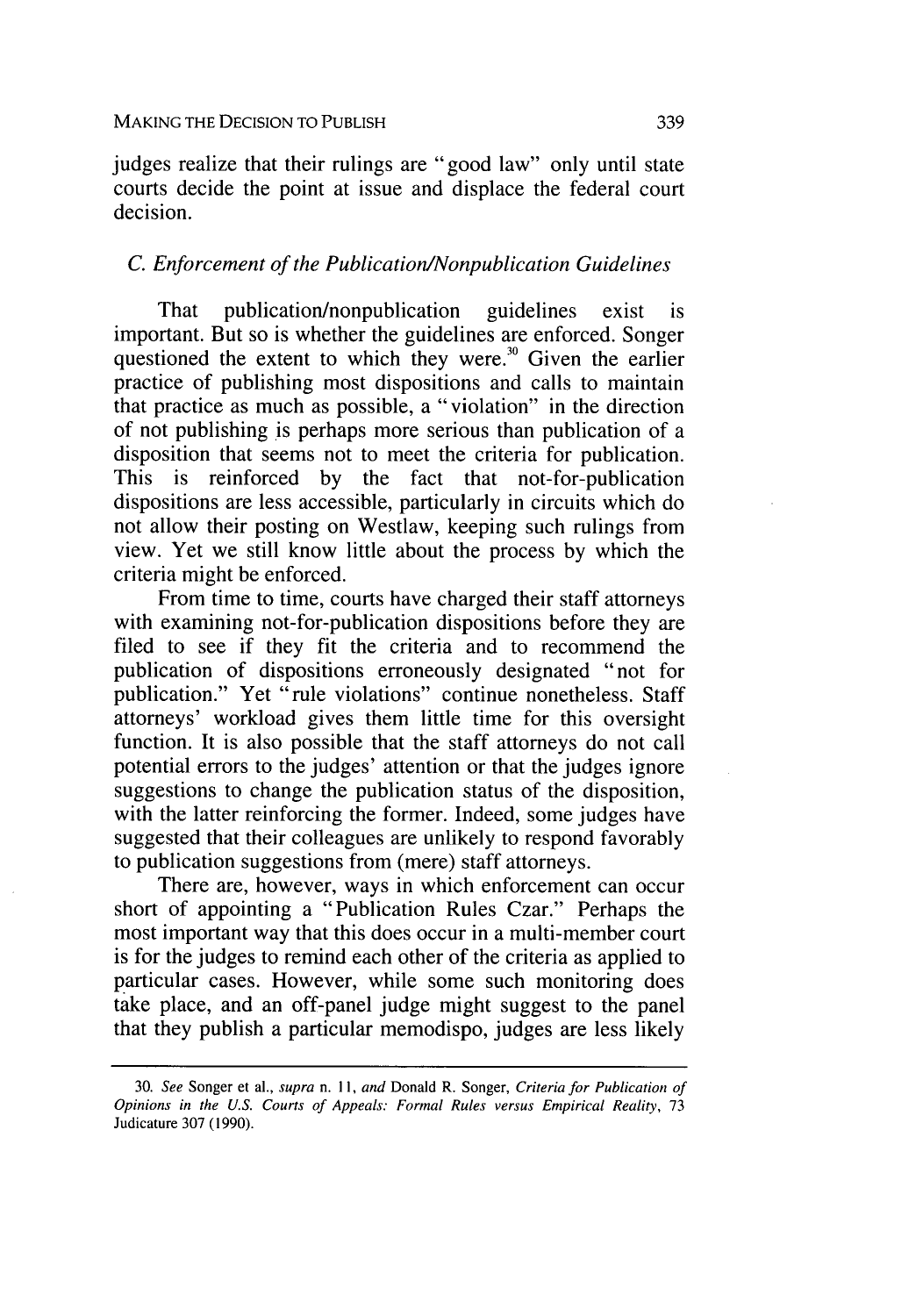to monitor unpublished dispositions **by** other members of the court than opinions to be published. This is evident from one judge's comment that there are "unpublished dispositions that fly under the radar of the rest of the court."

In addition to comments to colleagues in individual cases, judges may raise the nonpublication issue for consideration at policymaking meetings or at annual symposia, where they meet to discuss general matters of law and policy rather than pending cases. One judge's concerns about "the fidelity with which we honor our nonpublication policy" led him to suggest having a symposium panel because, as he observed in a memorandum to all the judges of the court, "Quality control involves our custom of publishing only those dispositions that ought to be published." One aspect of quality control is a simple failure "to be more alert **...** when we agree with the result **...** but we fail to scrutinize the language of the unpublished decision because it is unpublished, and we don't want to take the time to polish the product." That may leave in the disposition language that may annoy lower court judges, who, when reversed as to the granting of a summary judgment, believe they are being told by the court of appeals how to decide the case on the merits.

Whatever prompts judges' concerns about "quality control" and publication practices, discussion in such settings may serve to raise judges' consciousness about the relevant issues and to re-socialize them to the rules. The repeated raising of the "quality control" issue makes clear, however, that socialization, or re-socialization, is never complete. Judges' individual inclinations or values at times cause slippage in their compliance with the rules.

#### IV. CONCLUSION

Unpublished dispositions perform an important function, particularly in giving federal courts of appeals judges a running start at keeping abreast of their caseload. These judges do not make decisions not to publish absent-mindedly. They do make conscious decisions about whether to publish, taking into account the criteria established for publication. Whether stated as formal guidelines or found in practice as norms, among the factors affecting publication are the type of issue, the complexity